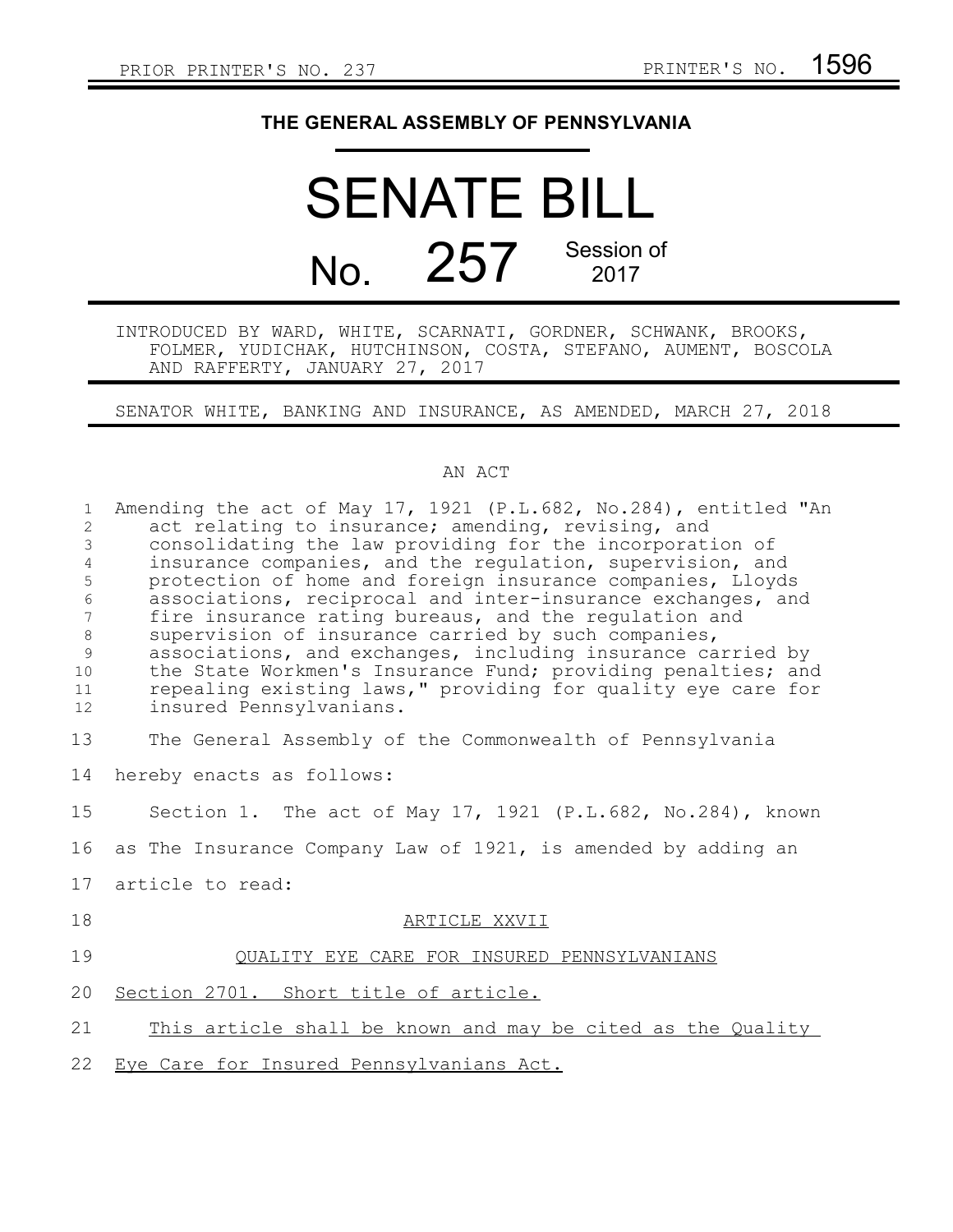1 Section 2702. Definitions.

| $\mathbf{2}$ | The following words and phrases when used in this article                |
|--------------|--------------------------------------------------------------------------|
| 3            | shall have the meanings given to them in this section unless the         |
| 4            | context clearly indicates otherwise:                                     |
| 5            | "Covered vision services." Vision services AND MATERIALS for <--         |
| 6            | which reimbursement is available under an insured's A HEALTH<br><--      |
| 7            | INSURANCE policy, regardless of whether the reimbursement is             |
| 8            | contractually limited by a deductible, copayment, coinsurance,           |
| 9            | waiting period, annual or lifetime maximum, frequency limitation         |
| 10           | or alternative benefit payment.                                          |
| 11           | "Enrollee." A subscriber afforded coverage for services,                 |
| 12           | materials or both under an insurance policy, a vision care plan-         |
| 13           | <del>or a government program.</del>                                      |
| 14           | "Eye care provider." A licensed doctor of optometry-                     |
| 15           | practicing under the authority of the act of June 6, 1980                |
| 16           | (P.L.197, No.57), known as the Optometric Practice and Licensure         |
| 17           | <u>Act, or a licensed physician who has also completed a resi</u>        |
| 18           | in ophthalmology.                                                        |
| 19           | <u>"Government program." A program that issues coverage for-</u>         |
| 20           | <u>materials or services pursuant to this act and is governed by or-</u> |
| 21           | subject to any of the following:                                         |
| 22           | <u>The medical assistance program established under</u>                  |
| 23           | act of June 13, 1967 (P.L.31, No.21), known as the Human                 |
| 24           | <del>Services Code.</del>                                                |
| 25           | <u>(2) A program administered by a Medicaid managed care-</u>            |
| 26           | organization as defined in section 1903(m)(1)(A) of the                  |
| 27           | <u>Social Security Act (49 Stat. 620, 42 U.S.C. § 1396b(m)(1)</u>        |
| 28           | (A)) that is a party to a Medicaid managed care contract with            |
| 29           | the Department of Human Services.                                        |
| 30           | The Medicare program established under the Social-                       |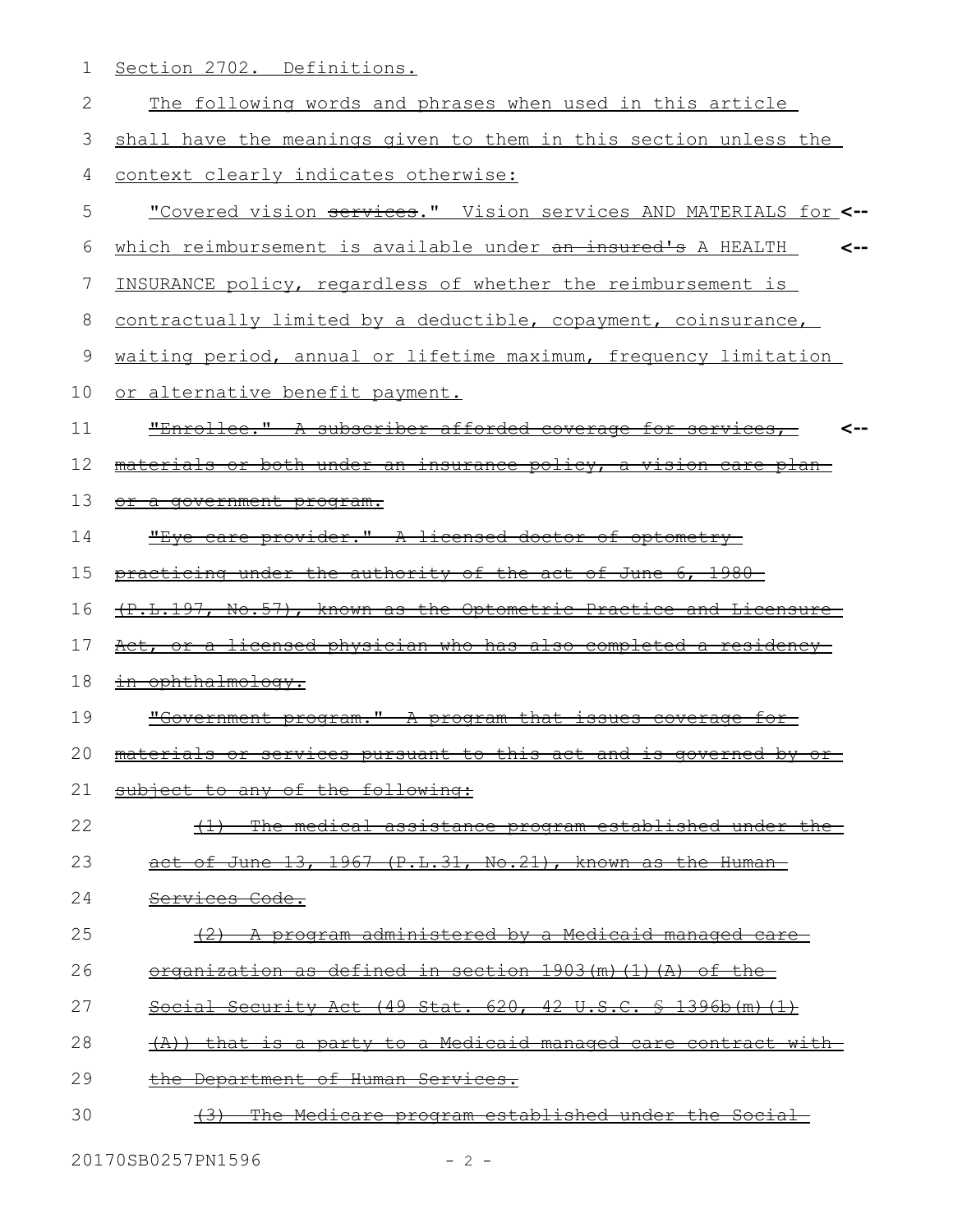| 1  | Security Act $(49 \text{ Stat. } 620, 42 \text{ U.S.C. } $301 \text{ et seq.})$ . |
|----|-----------------------------------------------------------------------------------|
| 2  | (4) The Medicare Advantage program established under the                          |
| 3  | Social Security Act.                                                              |
| 4  | "DEPARTMENT." THE INSURANCE DEPARTMENT OF THE COMMONWEALTH.<br><--                |
| 5  | "Insurance "HEALTH INSURANCE policy." An individual or group <--                  |
| 6  | health insurance policy, SUBSCRIBER contract, CERTIFICATE or<br><--               |
| 7  | plan issued by or through an insurer, a vision care plan or a<br><--              |
| 8  | <u>government program that provides coverage for materials,</u>                   |
| 9  | services or both provided by an eye care provider. THAT PROVIDES <--              |
| 10 | COVERED VISION CARE. FOR PURPOSES OF THIS ARTICLE, THE TERM                       |
| 11 | INCLUDES VISION ONLY INSURANCE COVERAGE. The term does not                        |
| 12 | include accident only, fixed indemnity, limited benefit, credit,                  |
| 13 | dental, specified disease, Civilian Health and Medical Program                    |
| 14 | of the Uniformed Services (CHAMPUS) supplement, long-term care                    |
| 15 | or disability income, workers' compensation or automobile                         |
| 16 | medical payment insurance.                                                        |
| 17 | "Insurer." An entity or affiliate entity that issues                              |
| 18 | insurance policy pursuant to this act and is subject to any one                   |
| 19 | of the following:                                                                 |
| 20 | "HEALTH INSURER." AN ENTITY LICENSED BY THE DEPARTMENT WITH <--                   |
| 21 | AN ACCIDENT AND HEALTH AUTHORITY TO ISSUE A POLICY, SUBSCRIBER                    |
| 22 | CONTRACT, CERTIFICATE OR PLAN THAT PROVIDES MEDICAL OR HEALTH                     |
| 23 | CARE COVERAGE, INCLUDING VISION COVERAGE, AND IS OFFERED OR                       |
| 24 | GOVERNED UNDER ANY OF THE FOLLOWING:                                              |
| 25 | This act SECTION 630, ARTICLE XXIV OR OTHER<br>(1)<br><--                         |
| 26 | PROVISION OF THIS ACT.                                                            |
| 27 | The act of December 29, 1972 (P.L.1701, No.364),<br>(2)                           |
| 28 | known as the Health Maintenance Organization Act.                                 |
| 29 | (3) 40 Pa.C.S. Ch. 61 (relating to hospital plan                                  |
| 30 | corporations).                                                                    |

20170SB0257PN1596 - 3 -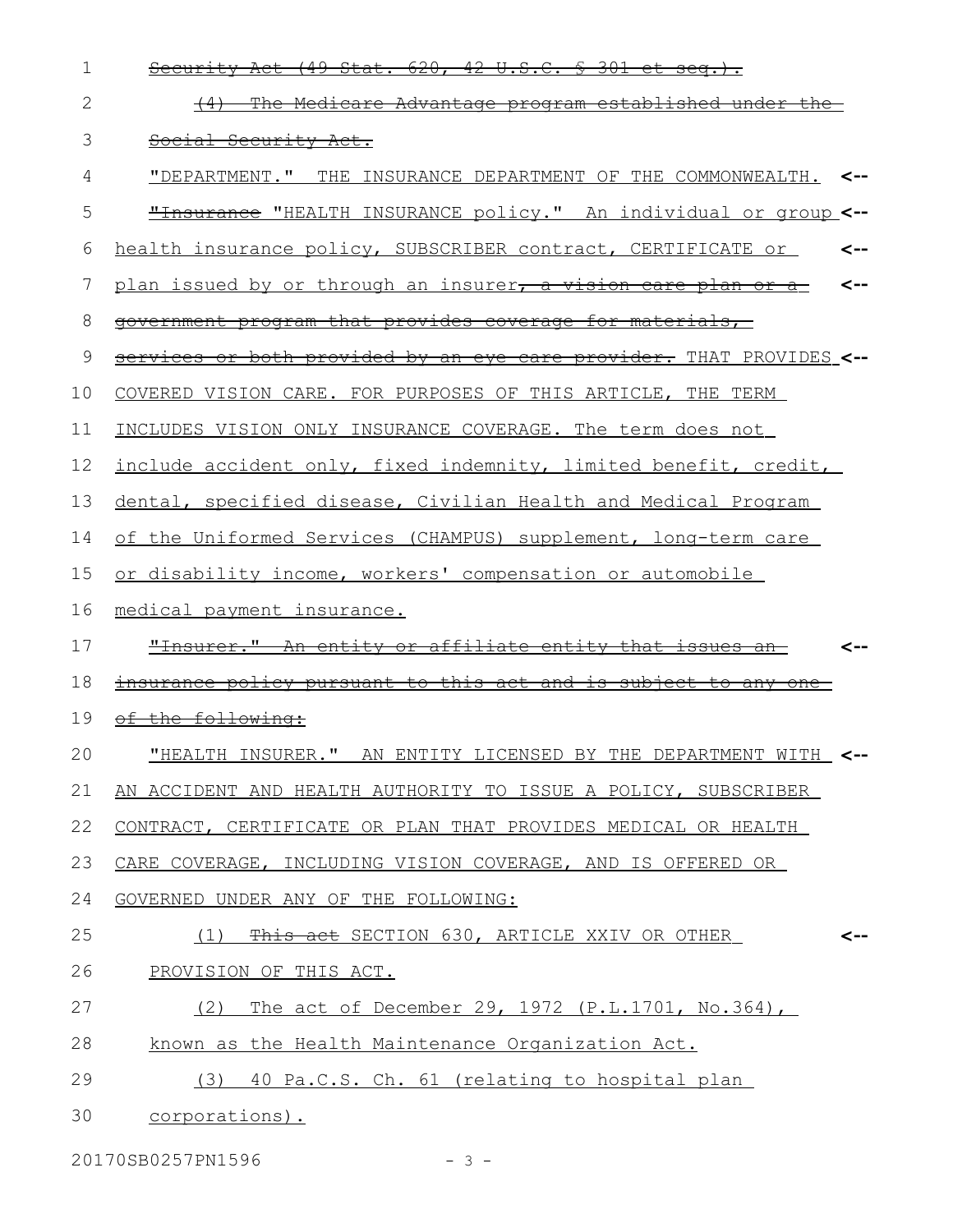| 1  | (4) 40 Pa.C.S. Ch. 63 (relating to professional health           |
|----|------------------------------------------------------------------|
| 2  | services plan corporations).                                     |
| 3  | (5) A preferred provider organization.<br><--                    |
| 4  | "Licensure board." Any or all of the following, depending        |
| 5  | the licensure of the affected individual:                        |
| 6  | The State Board of Medicine.<br>$\leftrightarrow$                |
| 7  | The State Board of Osteopathic Medicine.<br>$+2$                 |
| 8  | The State Board of Optometry.<br><del>(3)</del>                  |
| 9  | "INSURED." AN INDIVIDUAL ON WHOSE BEHALF A HEALTH INSURER IS <-- |
| 10 | OBLIGATED TO PAY FOR VISION CARE UNDER A HEALTH INSURANCE        |
| 11 | POLICY.                                                          |
| 12 | "Materials." Ophthalmic devices, including, but not limited      |
| 13 | to, lenses, devices containing lenses, artificial intraocular    |
| 14 | lenses, ophthalmic frames and other lens mounting apparatus,     |
| 15 | prisms, lens treatments and coating, contact lenses and          |
| 16 | prosthetic devices to correct, relieve or treat defects or       |
| 17 | abnormal conditions of the human eye or its adnexa associated    |
| 18 | with the delivery of services, materials or both by an eye care  |
| 19 | provider. VISION CARE.<br><--                                    |
| 20 | "NONCOVERED SERVICES." VISION CARE THAT IS NOT COVERED BUT       |
| 21 | FOR WHICH A DISCOUNT MAY BE PROVIDED UNDER THE TERMS OF A HEALTH |
| 22 | INSURANCE POLICY.                                                |
| 23 | "Physician." An individual licensed under the laws of this       |
| 24 | Commonwealth to engage in the practice of:                       |
| 25 | (1) Medicine and surgery in all its branches within the          |
| 26 | scope of the act of December 20, 1985 (P.L.457, No.112),         |
| 27 | known as the Medical Practice Act of 1985.                       |
| 28 | (2) Osteopathic medicine and surgery within the scope of         |
| 29 | the act of October 5, 1978 (P.L.1109, No.261), known as the      |
| 30 | Osteopathic Medical Practice Act.                                |

20170SB0257PN1596 - 4 -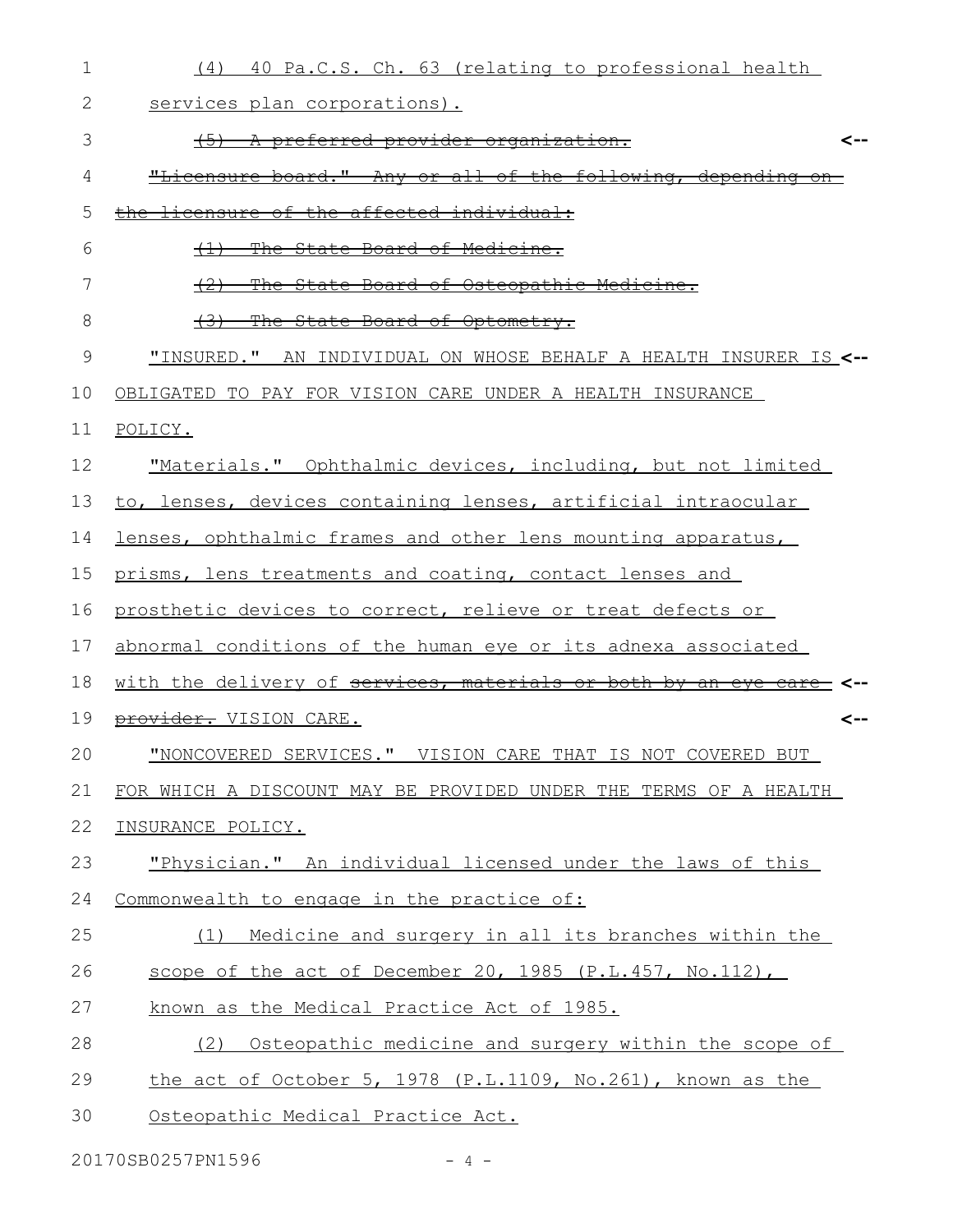| 1  | <u> "Services."</u><br><u>The delivery of eye care services, materials or</u> <-- |
|----|-----------------------------------------------------------------------------------|
| 2  | both by an eye care provider.                                                     |
| 3  | "Vision care plan." An entity that creates, promotes, sells,                      |
| 4  | <u>provides, advertises or administers an integrated or stand alone-</u>          |
| 5  | vision benefit plan, or a vision care insurance policy or                         |
| 6  | contract that provides coverage for materials, services or both-                  |
|    | to an enrollee pursuant to an insurance policy, vision care plan-                 |
| 8  | <del>or government program.</del>                                                 |
| 9  | Section 2703. Restrictions on participating provider-                             |
| 10 | <del>agreements.</del>                                                            |
| 11 | <u>A participating provider agreement between an eye care-</u>                    |
| 12 | <u>provider and an insurer, vision care plan or government program-</u>           |
| 13 | shall comply with all of the following:                                           |
| 14 | The eye care provider may not be required to provide<br>$\leftrightarrow$         |
| 15 | services to the insurer's insureds at a fee set by the                            |
| 16 | <u>insurer unless those services are covered vision services.</u>                 |
| 17 | <u>Reimbursements paid by an insurer, vision care plan-</u>                       |
| 18 | <u>or government program for covered services and covered-</u>                    |
| 19 | materials under the participating provider agreement shall be-                    |
| 20 | reasonable and shall not provide nominal reimbursement                            |
| 21 | <u>order to claim that services and materials are included in-</u>                |
| 22 | covered vision services under the insurance policy, vision                        |
| 23 | <u>care plan or government program.</u>                                           |
| 24 | (3) An eye care provider may not charge more for                                  |
| 25 | <u>services and materials that are noncovered services or-</u>                    |
| 26 | noncovered materials to an enrollee of an insurer, vision                         |
| 27 | care plan or government program than the usual and customary                      |
| 28 | rate for those services and materials.                                            |
| 29 | The participating provider agreement may not                                      |
| 30 | restrict or limit, either directly or indirectly, the eye-                        |
|    |                                                                                   |

20170SB0257PN1596 - 5 -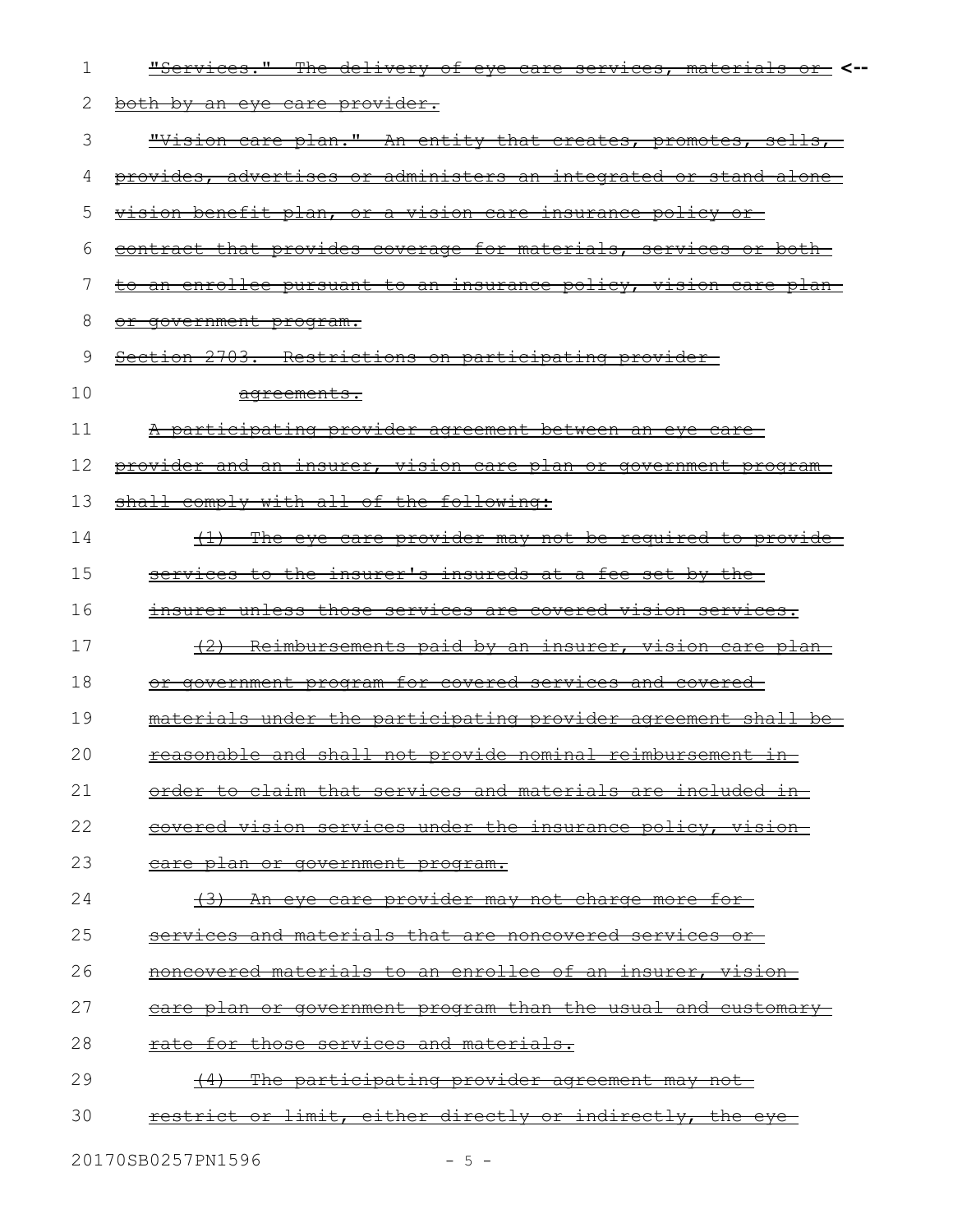- care provider's choice of sources and suppliers of services 1
- or materials or the use of optical laboratories provided by 2
- the eye care provider to an enrollee. 3
- (5) The terms or reimbursement rates contained in the 4
- participating provider agreement may not be changed without 5
- signed acknowledgment of written consent and agreement from 6
- the eye care provider. 7
- Section 2704. Prohibition on contracting. 8
- No insurance policy, vision care plan or government program 9
- may impose a condition or restriction on an eye care provider 10
- that is not necessary for the delivery of services or materials 11
- or that has the effect of excluding the eye care provider from 12
- participation in the insurance policy, vision care plan, 13
- government program or any of the participating provider panels 14
- for those entities. 15
- Section 2705. Penalties. 16
- A violation of the provisions of this article by an insurer 17
- or a vision care plan with frequency sufficient to constitute a 18
- general business practice shall be considered a violation of the 19
- act of July 22, 1974  $(P.L.589, No.205)$ , known as the Unfair-20
- Insurance Practices Act, and is deemed an unfair method of 21
- competition and an unfair deceptive act or practice pursuant to 22
- that act. 23
- Section 2706. Applicability. 24
- The requirements of this article shall apply to an insurer, 25
- insurance policy, a vision care plan or a government program and 26
- any contracts, addendums and certificates executed, delivered, 27
- issued for delivery, continued or renewed in this Commonwealth. 28
- "VISION CARE SUPPLIER." A PERSON OR ENTITY, OTHER THAN A **<--** VISION CARE PROVIDER, THAT CREATES, PROMOTES, SELLS, PROVIDES, 29 30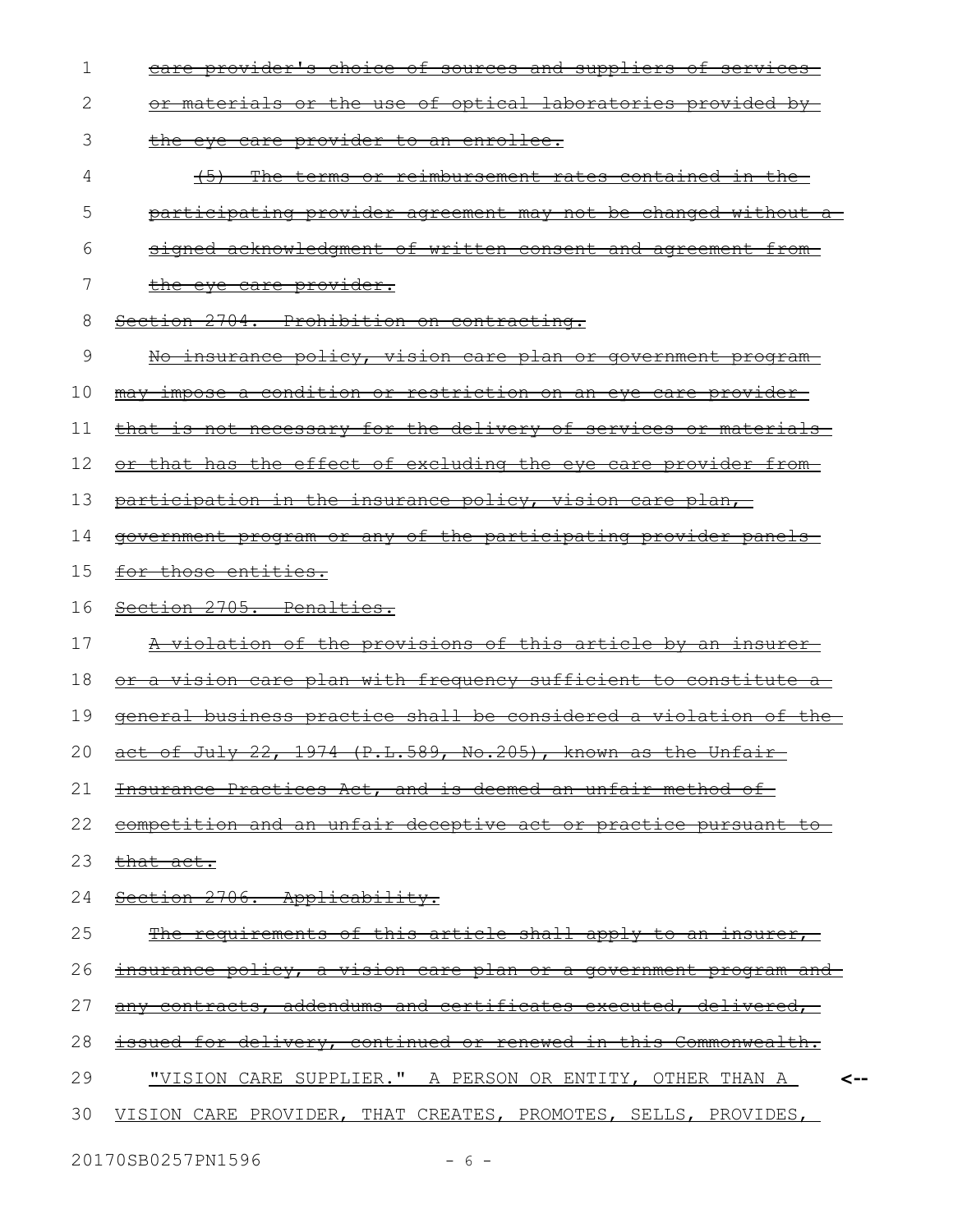| 1  | ADVERTISES OR ADMINISTERS VISION CARE, INCLUDING AN OPTICAL      |
|----|------------------------------------------------------------------|
| 2  | LABORATORY. THE TERM INCLUDES PERSONS OR ENTITIES AFFILIATED     |
| 3  | WITH A HEALTH INSURER.                                           |
| 4  | SECTION 2703. VISION CARE PROVIDER AND VISION CARE SUPPLIER.     |
| 5  | A HEALTH INSURANCE POLICY SHALL ALLOW AN INSURED WHO RECEIVES    |
| 6  | VISION CARE FROM AN IN-NETWORK VISION CARE PROVIDER TO SELECT AN |
| 7  | OUT-OF-NETWORK VISION CARE SUPPLIER FOR RELATED VISION CARE ON   |
| 8  | THE RECOMMENDATION OR REFERRAL OF THE IN-NETWORK VISION CARE     |
| 9  | PROVIDER, PROVIDED THAT THE IN-NETWORK VISION CARE PROVIDER      |
| 10 | GIVES TO THE INSURED, PRIOR TO RECOMMENDING, REFERRING,          |
| 11 | PRESCRIBING OR ORDERING ANY VISION CARE FROM THE OUT-OF-NETWORK  |
| 12 | VISION CARE SUPPLIER, WRITTEN NOTICE THAT:                       |
| 13 | (1)<br>THE OUT-OF-NETWORK VISION CARE SUPPLIER IS NOT AN         |
| 14 | IN-NETWORK VISION CARE SUPPLIER.                                 |
| 15 | (2)<br>THE INSURED HAS THE OPTION OF SELECTING AN IN-            |
|    |                                                                  |
| 16 | NETWORK VISION CARE SUPPLIER.                                    |
| 17 | (3)<br>INSURED MAY HAVE DIFFERENT FINANCIAL OBLIGATIONS<br>THE   |
| 18 | DEPENDING ON WHETHER THE VISION CARE SUPPLIER IS IN-NETWORK      |
| 19 | OR OUT-OF-NETWORK.                                               |
| 20 | SECTION 2704. DISCOUNT ACCESS.                                   |
| 21 | A HEALTH INSURANCE POLICY PROVIDING DISCOUNTS FOR NONCOVERED     |
| 22 | SERVICES PROVIDED BY A VISION CARE PROVIDER SHALL ALLOW THE      |
| 23 | VISION CARE PROVIDER TO OPT OUT OF THE CONTRACTUAL OBLIGATION TO |
| 24 | PROVIDE SUCH DISCOUNTS, PROVIDED THAT THE VISION CARE PROVIDER   |
| 25 | PROVIDES WRITTEN DISCLOSURE TO THE INSURED THAT THE VISION CARE  |
| 26 | PROVIDER DOES NOT PARTICIPATE IN THE INSURED'S DISCOUNT PROGRAM. |
| 27 | SECTION 2705. ENFORCEMENT.                                       |
| 28 | SCOPE.--THE DEPARTMENT MAY INVESTIGATE AND ENFORCE THE<br>(A)    |
| 29 | PROVISIONS OF THIS ARTICLE ONLY INSOFAR AS THE ACTIONS OR        |

20170SB0257PN1596 - 7 -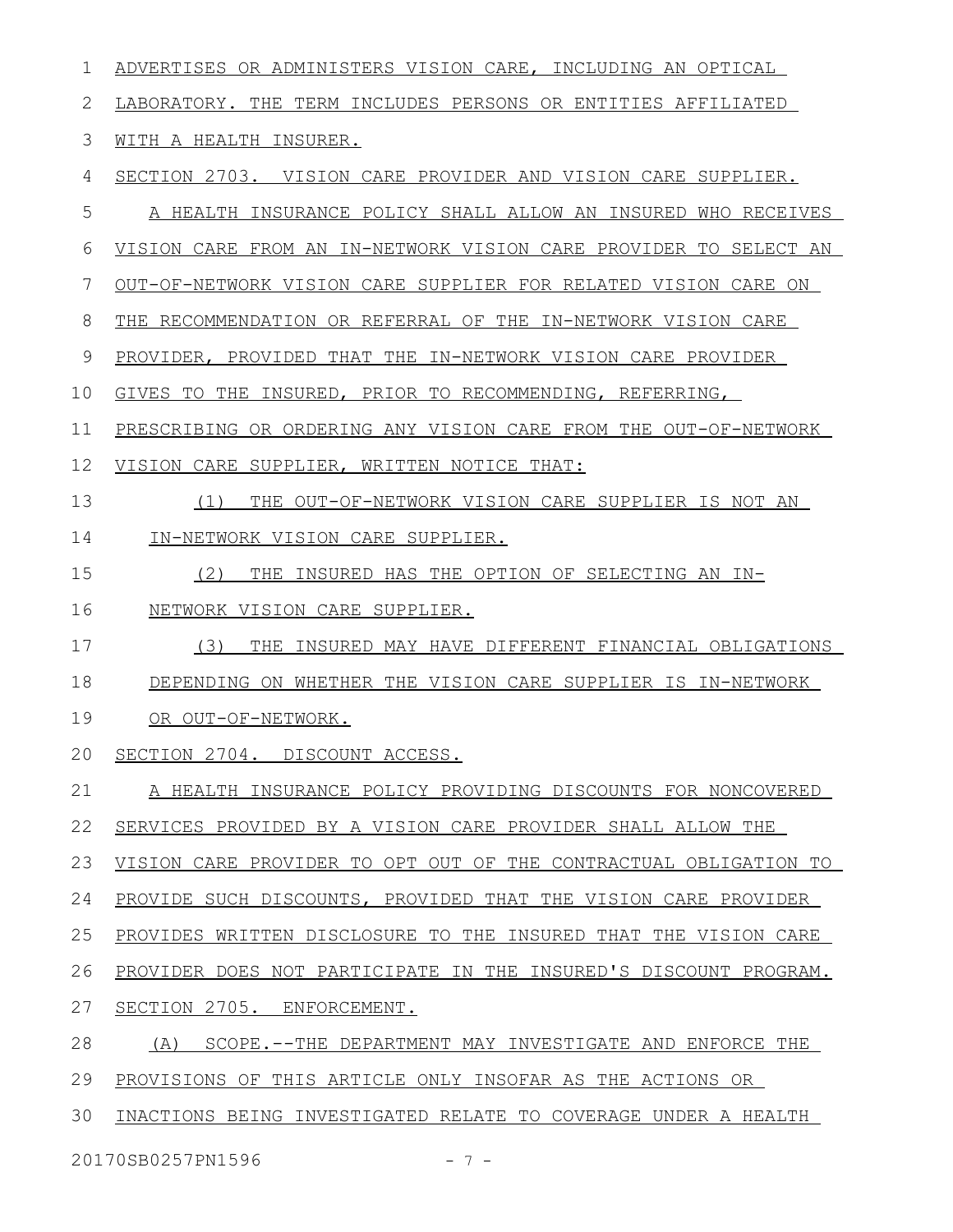1 INSURANCE POLICY.

| 2           | COMMISSIONER POWER.--UPON SATISFACTORY EVIDENCE OF A<br>(B)      |
|-------------|------------------------------------------------------------------|
| 3           | VIOLATION OF THIS ARTICLE WITHIN THE SCOPE OF THE DEPARTMENT'S   |
| 4           | INVESTIGATIVE AND ENFORCEMENT AUTHORITY UNDER SUBSECTION (A),    |
| 5           | THE COMMISSIONER MAY, IN THE COMMISSIONER'S DISCRETION, IMPOSE   |
| 6           | ANY OF THE PENALTIES SPECIFIED IN SECTION 5 OF THE ACT OF JUNE   |
| 7           | 25, 1997 (P.L.295, NO.29), KNOWN AS THE PENNSYLVANIA HEALTH CARE |
| 8           | INSURANCE PORTABILITY ACT.                                       |
| $\mathsf 9$ | REMEDIES CUMULATIVE. -- THE ENFORCEMENT REMEDIES IMPOSED<br>(C)  |
| 10          | UNDER THIS SECTION ARE IN ADDITION TO ANY OTHER REMEDIES OR      |
| 11          | PENALTIES THAT MAY BE IMPOSED UNDER ANY OTHER APPLICABLE LAW OF  |
| 12          | THIS COMMONWEALTH, INCLUDING THE ACT OF JULY 22, 1974 (P.L.589,  |
| 13          | NO.205), KNOWN AS THE UNFAIR INSURANCE PRACTICES ACT. A          |
| 14          | VIOLATION OF THIS ARTICLE SHALL BE DEEMED TO BE AN UNFAIR METHOD |
| 15          | OF COMPETITION AND AN UNFAIR OR DECEPTIVE ACT OR PRACTICE UNDER  |
| 16          | THE UNFAIR INSURANCE PRACTICES ACT.                              |
| 17          | ADMINISTRATIVE PROCEDURE.--THE ADMINISTRATIVE PROVISIONS<br>(D)  |
| 18          | OF THIS SECTION SHALL BE SUBJECT TO 2 PA.C.S. CH. 5 SUBCH. A     |
| 19          | (RELATING TO PRACTICE AND PROCEDURE OF COMMONWEALTH AGENCIES). A |
| 20          | PARTY AGAINST WHOM PENALTIES ARE ASSESSED IN AN ADMINISTRATIVE   |
| 21          | ACTION MAY APPEAL TO COMMONWEALTH COURT AS PROVIDED IN 2 PA.C.S. |
| 22          | CH. 7 SUBCH. A (RELATING TO JUDICIAL REVIEW OF COMMONWEALTH      |
| 23          | AGENCY ACTION).                                                  |
| 24          | (E)<br>ENFORCEMENT REMEDIES.--THE ENFORCEMENT REMEDIES IMPOSED   |
| 25          | UNDER THIS SECTION SHALL BE IN ADDITION TO ANY OTHER REMEDIES OR |
| 26          | PENALTIES THAT MAY BE IMPOSED UNDER THE LAWS OF THIS             |
| 27          | COMMONWEALTH.                                                    |
| 28          | SECTION 2706. REGULATIONS.                                       |
| 29          | THE DEPARTMENT MAY PROMULGATE REGULATIONS AS MAY BE NECESSARY    |
|             |                                                                  |

30 OR APPROPRIATE TO IMPLEMENT THIS ARTICLE.

20170SB0257PN1596 - 8 -